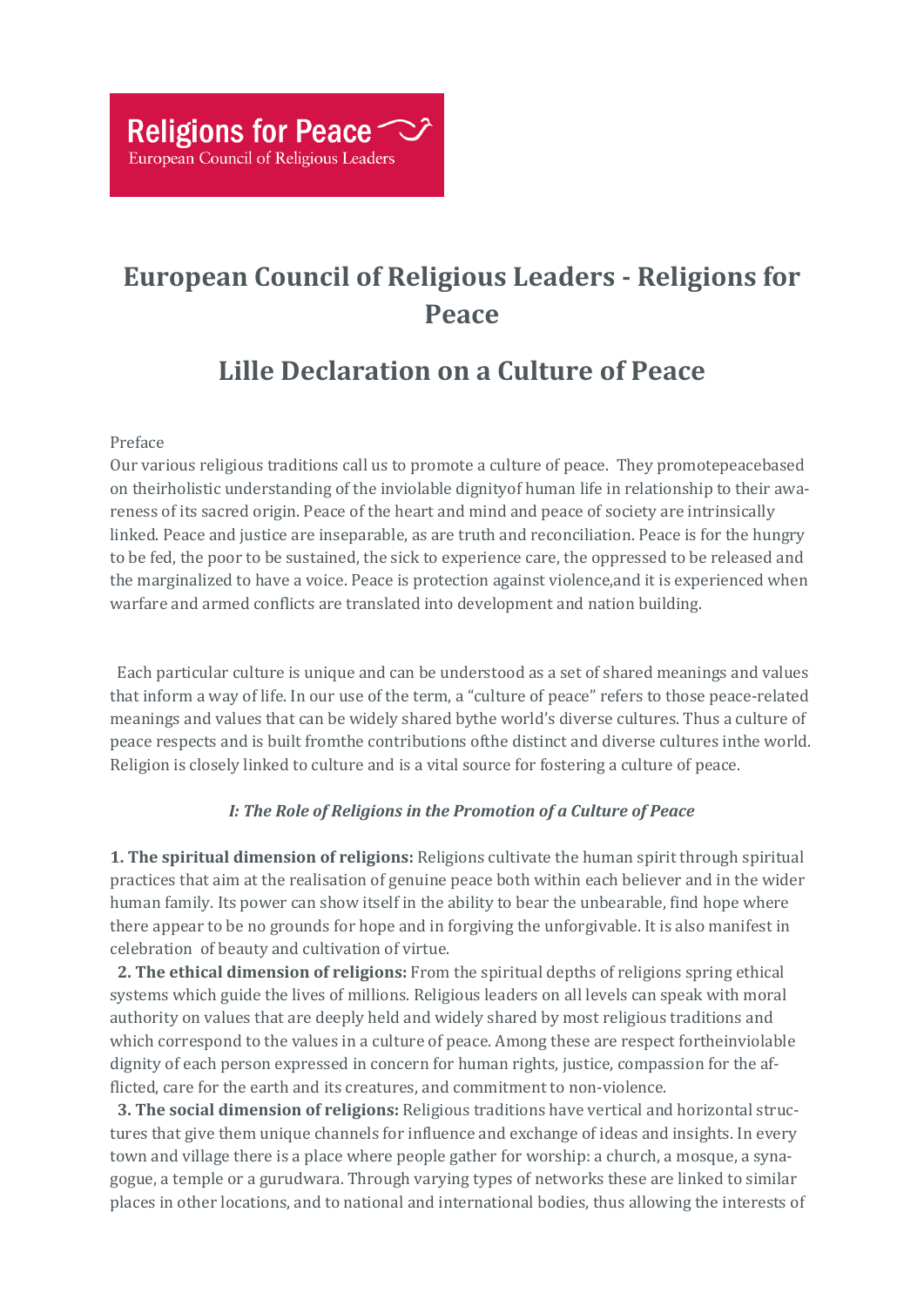men and women everywhere to be heard by national and international leaders, and national and international insights to be disseminated to the local level. All religious traditions emphasise the importance of education, instruction and formation of children and young people. This social dimension of religions provides great potential for communication and thereby furthering a culture of peace.

**4. The cultural dimension of religions:** All religions relate to culture and can contribute to building traditions that support peace by interpreting sacred texts andtraditions and applying them under changing circumstances. Thus they bind together the lives of past, present and future generations. Explicitly and implicitly religions tell and retell stories which form the identity of the faithful and define their relationships to others. Religious narratives have the power to confirm and to challenge the present order of things.

#### *II: Elements of a Culture of Peace*

1. **A culture of peace is a way of living together in society which ensures the dignity of all.** In a culture of peace the equal value of men and women is affirmed, as is the equal value of all regardless of their ethnicity or religious affiliation. A culture of peacepromotes responsible stewardship of the natural environment and justice between the generations and permeates our relationships from the local to the global level.

**2. A culture of peace fosters tolerance and dialogue.** Tolerance can help in the search forharmony indifference and affirms the standards set out in the Universal Declaration of Human Rights. It shouldnot mean acceptance of social injustice or the abandonment or weakening of one's convictions. It means that one is free to adhere to one's own convictions and acceptthat others adhere to theirs. From genuine tolerance follows recognition offreedom of religion.A culture of peace leads to dialogue and supports the knowledge, respect and appreciation of the other as elaborated in our Berlin Declaration on Interreligious Dialogue (2008). Tolerance respects the dignity of the other.

**3. Conflict isintrinsic in all cultures, but must not be allowed to lead to violenceand oppression.** Conflicting interests and views are not in themselves a threat to peace. They present a challenge to creatively harmonise different interests. In a culture of peace everyone should striveto transformsituations ofconflicting interestsso that theirpower and dynamism arechanneled into creative development which promotes peace and harmony.

**4**. **A culture of peace is a culture of mutuality and shared security**. A culture of peace nurturesmutual respect which allows all to participate with integrity in society. Promoting a culture of peace implies exploring together the concept of shared security, the recognition thatthewellbeing and security of individuals and groups depend on that of the others,as elaborated in the 2006 Eighth World Assembly of Religions for Peace and the Religions for Peace World Summit of Religious Leaders on the Occasion of the G8 Summit, Hokkaido, Japan, 2008.